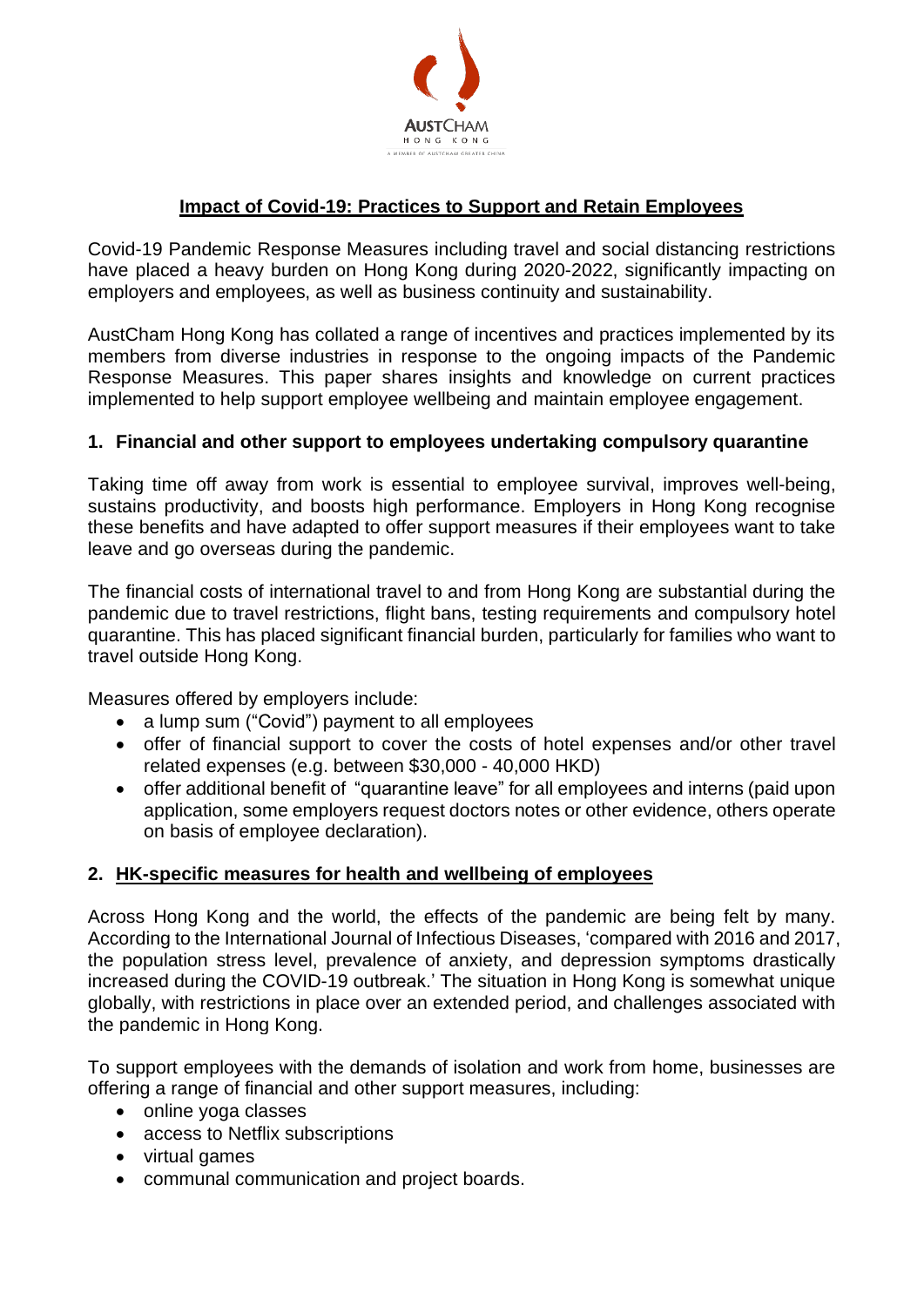In addition, recognising the lack of consistent public health communication and access to support, some employers have provided:

- counselling services
- partnered with relevant organisations such as MindHK to provide mental health support
- multilingual advice from medical experts on vaccines and side effects, medical treatments, and what to expect in the event of contracting the virus.
- Medical hotline

Recognising supply and cost issues of certain medical items in Hong Kong, some employers have provided:

• Covid-19 monitoring and treatment kits, including over the counter drugs like children's paracetamol that at times have not been available in market, sanitary wipes, Rapid Antigen Tests, and oximeters.

Some employers partnered with external providers to support these measures, including:

- Insurance companies (medical hotline and advice)
- International SOS (medical expert advice)
- Mental Health NGOs (Mind HK, mental health support and counselling)
- Drug manufacturing companies
- Ergonomic assessment companies (for assessment of work from home set ups)

### **3. Planned support for employees subject to compulsory isolation orders**

The Hong Kong government recently implemented compulsory 'isolation orders' as a measure in halting the spread of the virus and help facilitate contract tracing. These orders require individuals and in some cases members of their households to remain in their place of residence for a specified period.

Employers are offering:

- Covid-19 support payment to relieve financial stress
- Financial support to buy IT equipment and furniture relevant for work from home needs
- special "pandemic leave" of ten days plus an extra three days if required
- additional paid leave for employees not entitled to sick leave
- Rapid Antigen Rests (RAT) to ensure they can self-test at no extra cost
- financial reimbursement for costs related to testing expenses, should this be necessary.

#### **4. Planned support for employees subject to compulsory universal testing**

Compulsory Universal Testing is not scheduled at the time of writing, though remains a possibility in Hong Kong.

To prepare for the potential compulsory universal testing implementation, employers are providing:

- Rapid Antigen Rests (RAT) to ensure they can self-test at no extra cost
- Providing Covid-19 monitoring and treatment kits, including supply of medicines, sanitary wipes, Rapid Antigen Tests, and oximeters.
- Providing financial reimbursement for costs related to testing expenses, should this be necessary.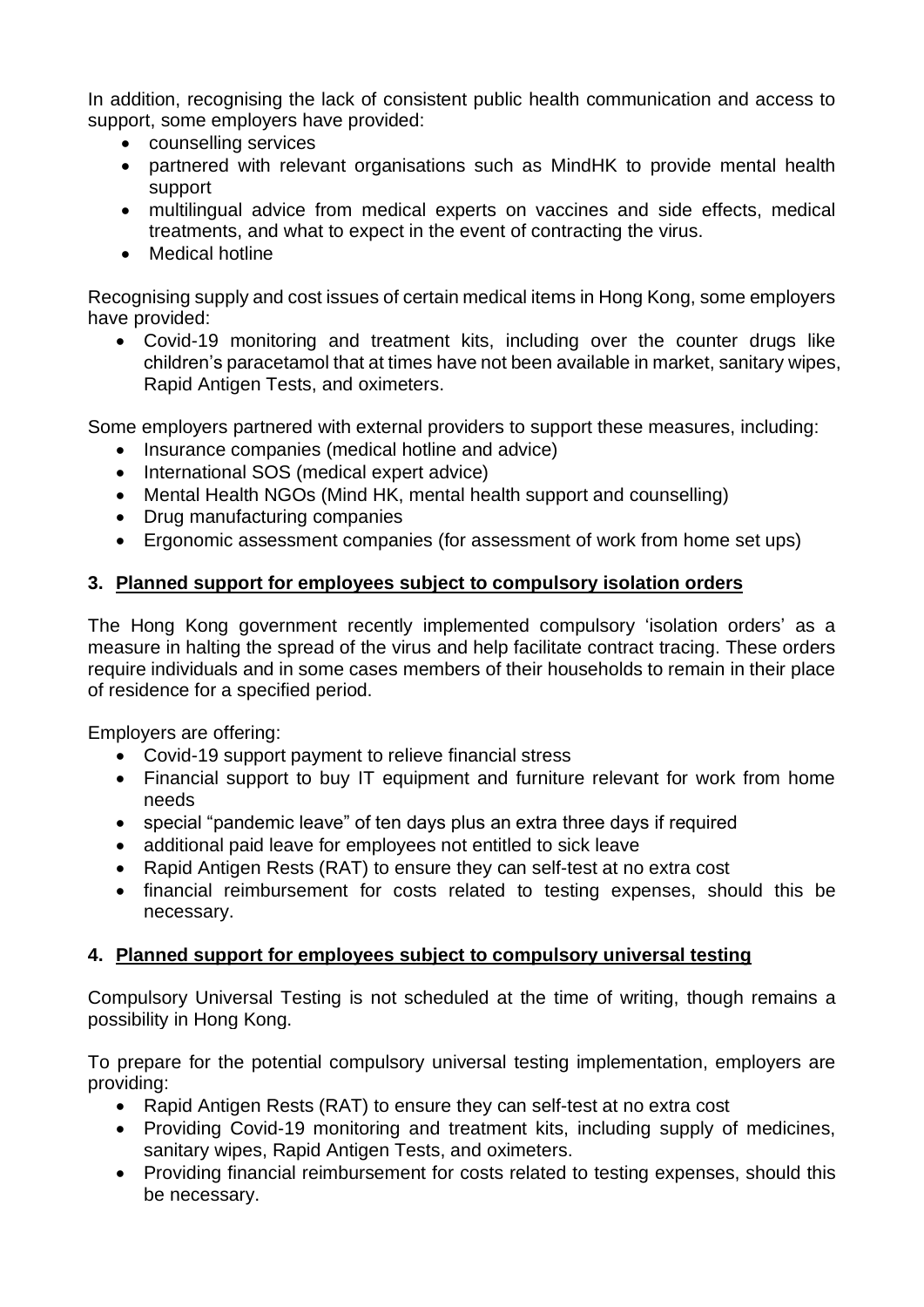# **5. Additional measures aimed at retention for Hong Kong employees**

The pandemic has disrupted the functioning of organisations in several ways, one of which is transitioning to remote work. Employers in Hong Kong have largely implemented a "working from home policy" in line with direction from Hong Kong government. WFH can offer additional flexibility and support to individuals and families in adapting to this 'new normal' and can help to establish trusted working relationships with their workforce.

Employers feel that additional measures are necessary in Hong Kong in order to ensure the workforce is aware that employers understand the difficulties brought on by the pandemic and disruptions caused at home and in particular, family life.

Employers are adopting a number of measures, including:

- partnering with companies that deliver ergonomic assessments to improve the health and safety of employees whilst gaining a better understanding of individual needs.
- providing direct financial payments (e.g \$1500 HKD per employee) to cover any type of related expenses, such as vital equipment
- allocating extra days leave for staff.
- Where employees are required to work on site and/or prefer to work from the office, employers ensure the work environment is safe and fit for purpose by enforcing a strict protocol in protecting the workforce. Offices are cleaned, employees must scan a QR code or otherwise 'check in', and perform a RAT before they attend the office.

## **6. Impact of senior executive or key personnel extended work outside Hong Kong**

Hong Kong's workforce is highly mobile and often working in roles with responsibilities across multiple geographies. Severe travel restrictions in Hong Kong have prevented travel for much of the pandemic. For some employees, in addition to the impact on their work responsibilities, this has resulted in separation from families and close relatives who live outside Hong Kong.

In responding to this, employers are:

• allowing their staff to work outside of Hong Kong on the premise that they work remotely for an extended period of time or indefinitely, subject to individual cases and in compliance with local employment law.

Key issues around these arrangements include:

- Time zones can be challenging for people leading staff and may lead to having to perform their roles at unsociable and late hours
- The 'right to work' from the employees preferred location
- The health and safety needs for employees working in preferred locations
- The company support available in various global locations
- The length of time employees will spend in the other jurisdiction
- The implications for company and personal tax and creation of 'permanent establishment' in the other jurisdiction
- Data privacy and cybersecurity.

Some companies have addressed these issues on a ad hoc basis (upon demand), while others have taken a more uniform approach for all employees.